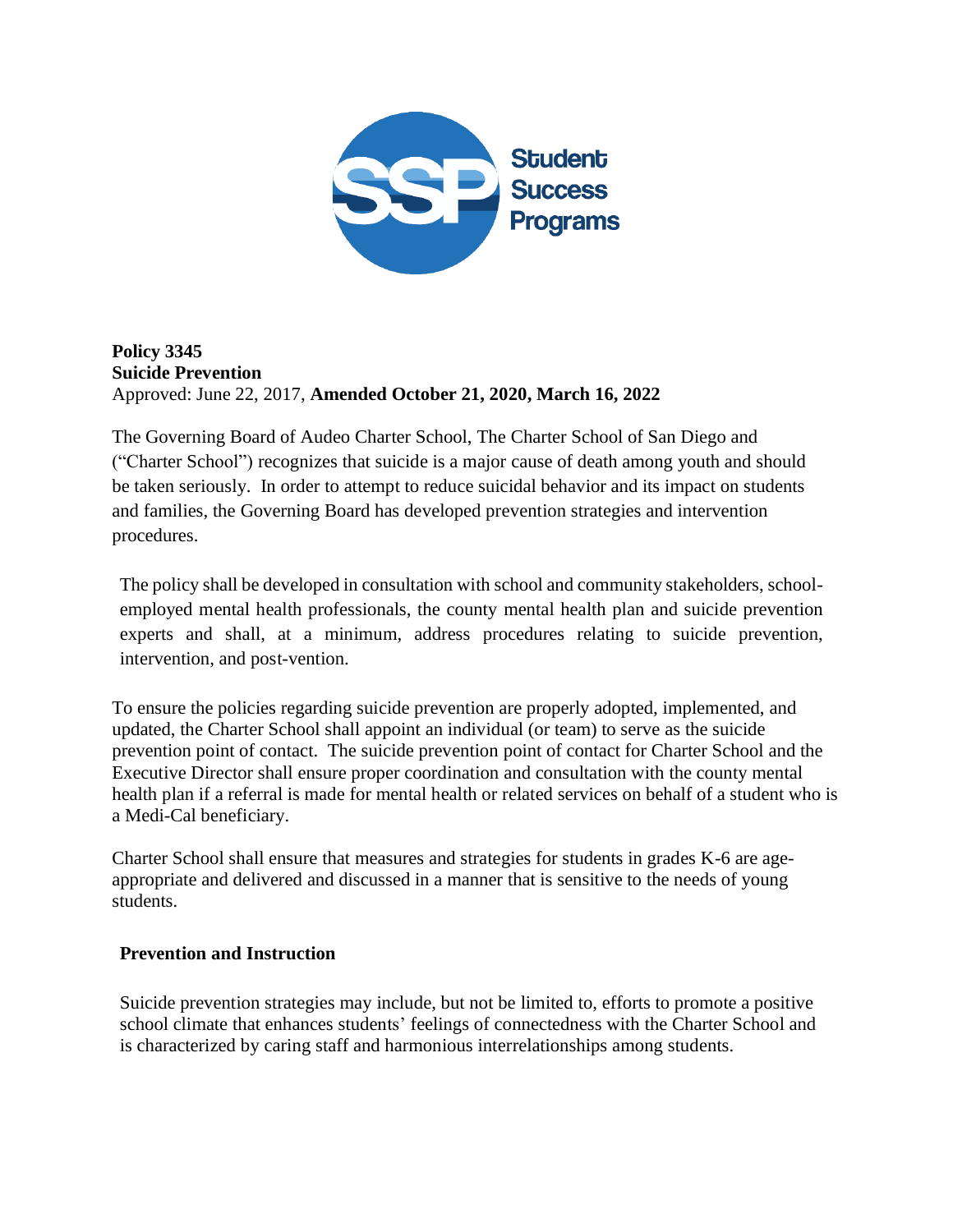The Charter School's instructional and student support program shall promote the healthy mental, emotional, and social development of students including, but not limited to, the development of problem-solving skills, coping skills, and resilience.

The Executive Director or designee may offer parents/guardians education or information which describes the severity of the youth suicide problem, the Charter School's suicide prevention efforts, risk factors and warning signs of suicide, basic steps for helping suicidal youth, reducing the stigma of mental illness, and/or school and community resources that can help youth in crisis. California Department of Education youth suicide prevention information can be found at:

<http://www.cde.ca.gov/ls/cg/mh/suicideprevres.asp>

This Suicide Prevention Policy shall be easily accessible and prominently displayed on the Charter School Web page.

The Charter School's instructional curriculum may include information about suicide prevention, as appropriate or needed, taking into consideration the grade level and age of the students. If offered or included in the Charter School's instructional curriculum, suicide prevention instruction shall be designed to help students:

- 1. Identify and analyze signs of depression and self-destructive behaviors and understand how feelings of depression, loss, isolation, inadequacy, and anxiety can lead to thoughts of suicide.
- 2. Identify alternatives to suicide and develop coping and resiliency skills.
- 3. Learn to listen, be honest, share feelings, and get help when communicating with friends who show signs of suicidal intent.
- 4. Identify trusted adults, school resources, and/or community crisis intervention resources where youth can get help and recognize that there is no stigma associated with seeking mental health, substance abuse, gender identity, or other support services.

# **Staff Development**

Suicide prevention training for staff may be designed to help staff identify and find help for students at risk of suicide. Materials approved by the Charter School for training shall include how to identify appropriate mental health services, at school facilities and within the larger community, and when and how to refer youth and their families to those services. The training may be offered under the discretion of the Executive Director and/or Governing Board and/or in cooperation with one or more community mental health agencies and may include information on:

1. Research identifying risk factors, such as previous suicide attempt(s), history of depression or mental illness, substance abuse problems, family history of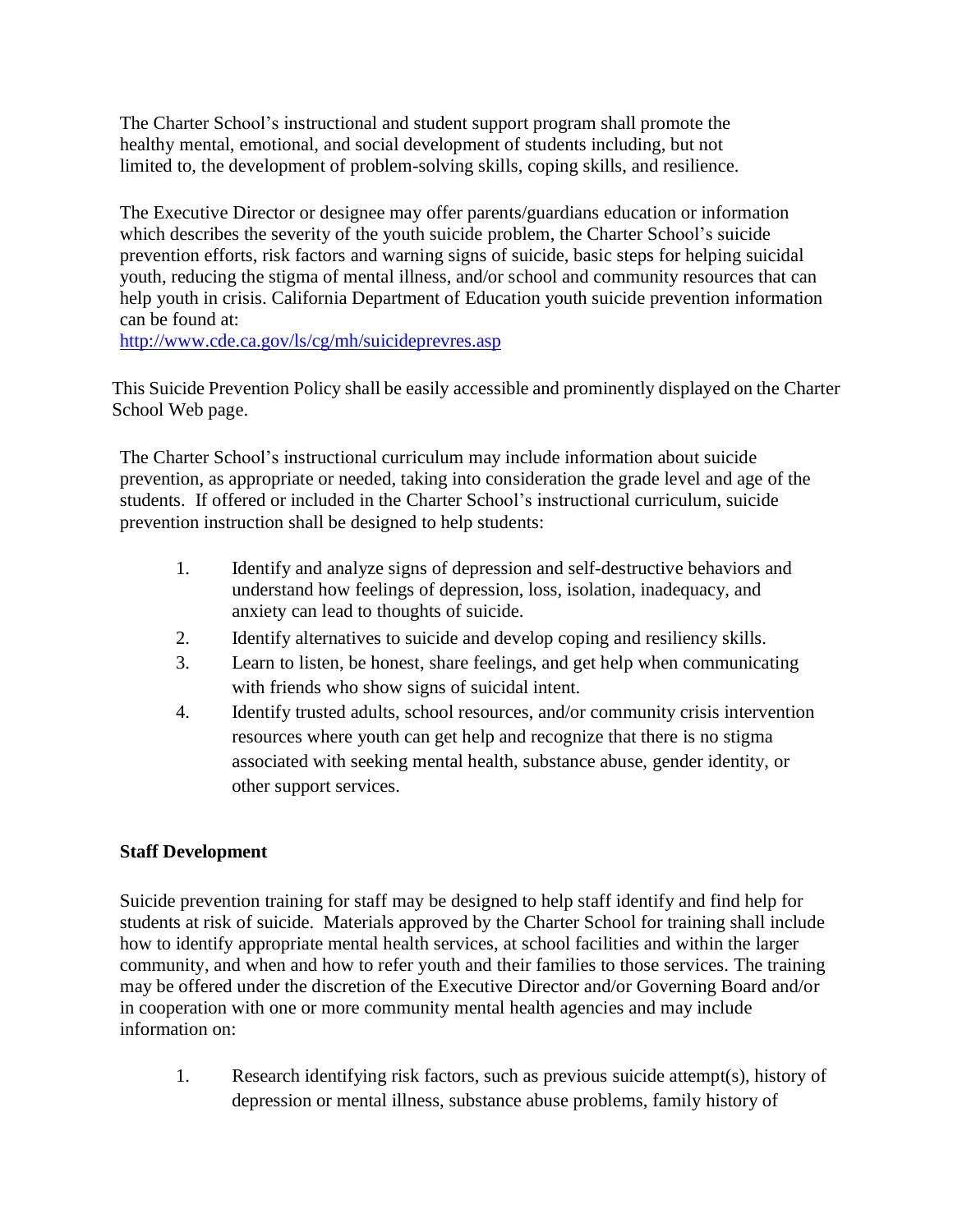suicide or violence, feelings of isolation, interpersonal conflicts, a recent severe stressor or loss, family instability, and other factors.

- 2. Warning signs that may indicate suicidal intentions, including changes in students' appearance, personality, or behavior.
- 3. Research-based instructional strategies for teaching the suicide prevention curriculum and promoting mental and emotional health.
- 4. School and community resources and services for students and families in crisis and ways to access them.
- 5. Charter School procedures for intervening when a student attempts, threatens, or discloses the desire to die by suicide.

# **Intervention and Emergency Procedures**

Whenever a staff member suspects or has knowledge of a student's suicidal intentions, he/she shall promptly notify the Executive Director or designee. The Executive Director or designee shall then notify the student's parent/guardian as soon as possible and may also refer the student to mental health resources at the Charter School or in the community.

When a suicide attempt or threat is reported, the Executive Director or designee shall, at a minimum:

- 1. Ensure the student's physical safety by one of the following, as appropriate:
	- a. Securing immediate medical treatment if a suicide attempt has occurred;
	- b. Securing law enforcement and/or other emergency assistance if a suicidal act is being actively threatened;
	- c. Keeping the student under continuous adult supervision until the parent/guardian and/or appropriate support agent or agency can be contacted and has the opportunity to intervene.
- 2. Designate specific individuals to be promptly contacted, for example the school counselor, psychologist, nurse, Executive Director, and/or the student's parent/guardian, and, as necessary, local law enforcement or mental health agencies.
- 3. Document the incident in writing as soon as feasible.
- 4. Follow up with the parent/guardian and student in a timely manner to provide referrals to appropriate services as needed, and coordinate and consult with the county mental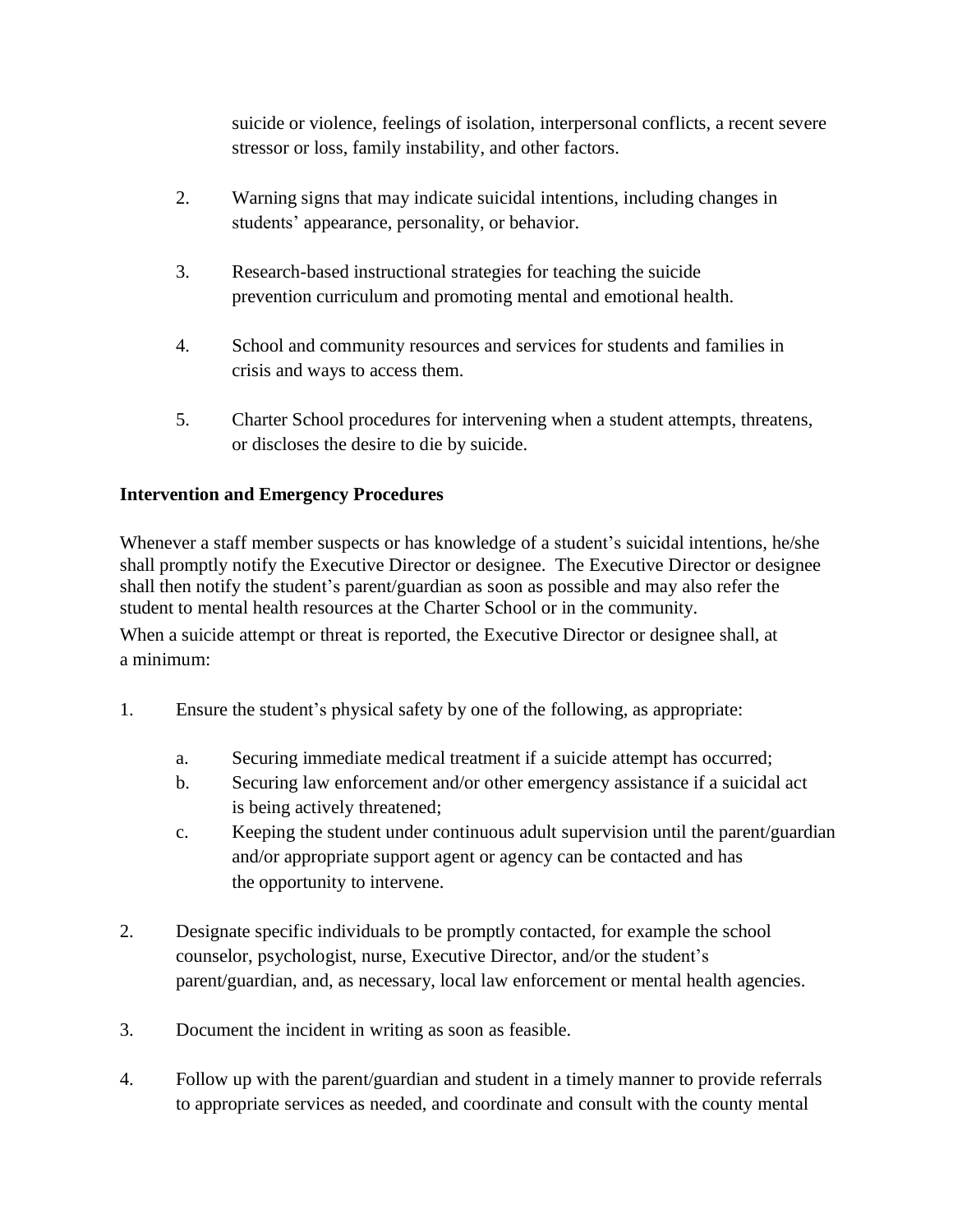health plan if a referral is made for mental health or related services on behalf of a student who is a Medi-Cal beneficiary

- 5. Provide access to counselors or other appropriate personnel to listen to and support students and staff who are directly or indirectly involved with the incident at the school.
- 6. Provide an opportunity for all who respond to the incident to debrief, evaluate the effectiveness of the strategies used, and make recommendations for future actions.

In the event a suicide occurs or is attempted on the Charter School campus, the Executive Director or designee shall follow the crisis intervention procedures contained in the Charter School's safety plan. After consultation with the Executive Director or designee and the student's parent/guardian about facts that may be divulged in accordance with the laws governing confidentiality of student record information, the Executive Director or designee may provide students, parents/guardians, and staff with information, counseling, and/or referrals to community agencies as needed. Charter School staff may receive assistance from school counselors or other mental health professionals in determining how best to discuss the suicide or attempted suicide with students.

Students shall be encouraged through the education program and in school activities to notify a teacher, Executive Director, another school administrator, psychologist, school counselor, or

other adult when they are experiencing thoughts of suicide or when they suspect or have knowledge of another student's suicidal intentions.

## **Employee Qualifications and Scope of Services**

Employees of the Charter School must act only within the authorization and scope of their credential or license. While it is expected that school professionals are able to identify suicide risk factors and warning signs, and to prevent the immediate risk of a suicidal behavior, treatment of suicidal ideation is typically beyond the scope of services offered in the school setting. In addition, treatment of mental health challenges often associated with suicidal thinking typically requires mental health resources beyond what schools are able to provide.

## **Responding After a Suicide Death (Postvention)**

A death by suicide in the school community (whether by a student or staff member) can have devastating consequences on the school community, including students and staff. Charter School shall follow the below action plan for responding to a suicide death, which incorporates both immediate and long-term steps and objectives: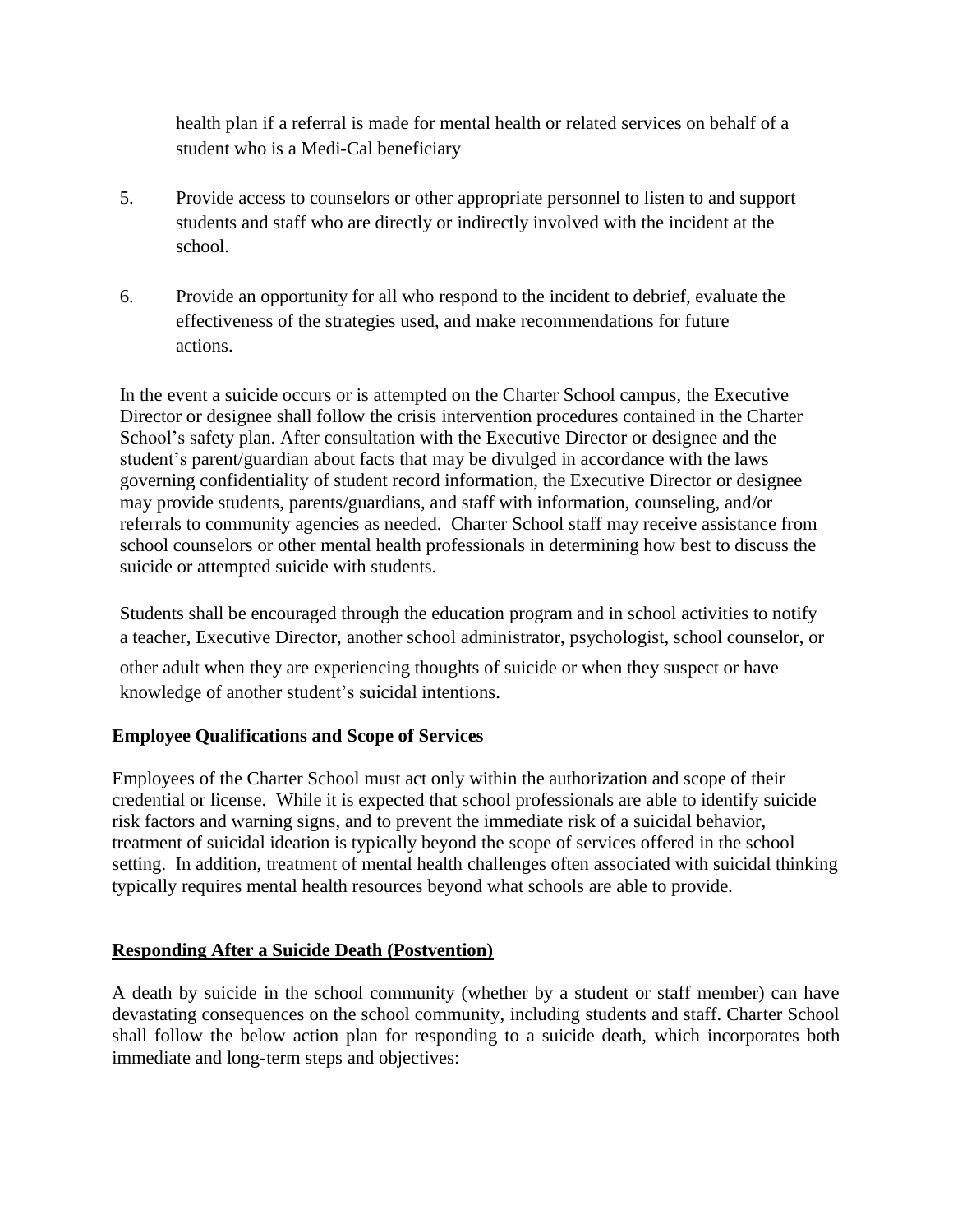- 1. The Executive Director shall:
- 1. a) Confirm death and cause.
- 2. b) Identify a staff member to contact deceased's family (within 24 hours).
- 3. c) Enact the Suicide Postvention Response.
- 4. d) Notify all staff members (ideally in-person or via phone, not via e-mail or mass notification).
- 1. 2. Coordinate an all-staff meeting, to include:
- 1. a) Notification (if not already conducted) to staff about suicide death.
- 2. b) Emotional support and resources available to staff.
- 3. c) Notification to students about suicide death and the availability of support services (if this is the protocol that is decided by administration).
- 4. Share information that is relevant and that which you have permission to disclose.
- 5. 3. Prepare staff to respond to needs of students regarding the following:
- 1. a) Review of protocols for referring students for support/assessment.
- 2. b) Talking points for staff to notify students.
- 3. c) Resources available to students (on and off campus).
- 4. 4. Identify students significantly affected by suicide death and other students at risk of imitative behavior.
- 5. 5. Identify students affected by suicide death but not at risk of imitative behavior.
- 6. 6. Communicate with the larger school community about the suicide death.
- 7. 7. Consider funeral arrangements for family and school community.
- 8. 8. Respond to memorial requests in respectful and non-harmful manner; responses should be handled in a thoughtful way and their impact on other students should be considered.
- 9. 9. Include long-term suicide postvention responses:
- 1. a) Consider important dates (i.e., anniversary of death, deceased birthday, graduation, or other significant event) and how these will be addressed.
- 2. b) Support siblings, close friends, teachers, and/or students of deceased.
- 3. c) Consider long-term memorials and how they may impact students who are emotionally vulnerable and at risk of suicide.

## **Student Identification Cards**

Charter School will include the telephone number for the National Suicide Prevention Lifeline (1-800-273-8255) and the National Domestic Violence Hotline (1-800-799-7233) on all student identification cards. Charter School will also include the number for the Crisis Text Line, which